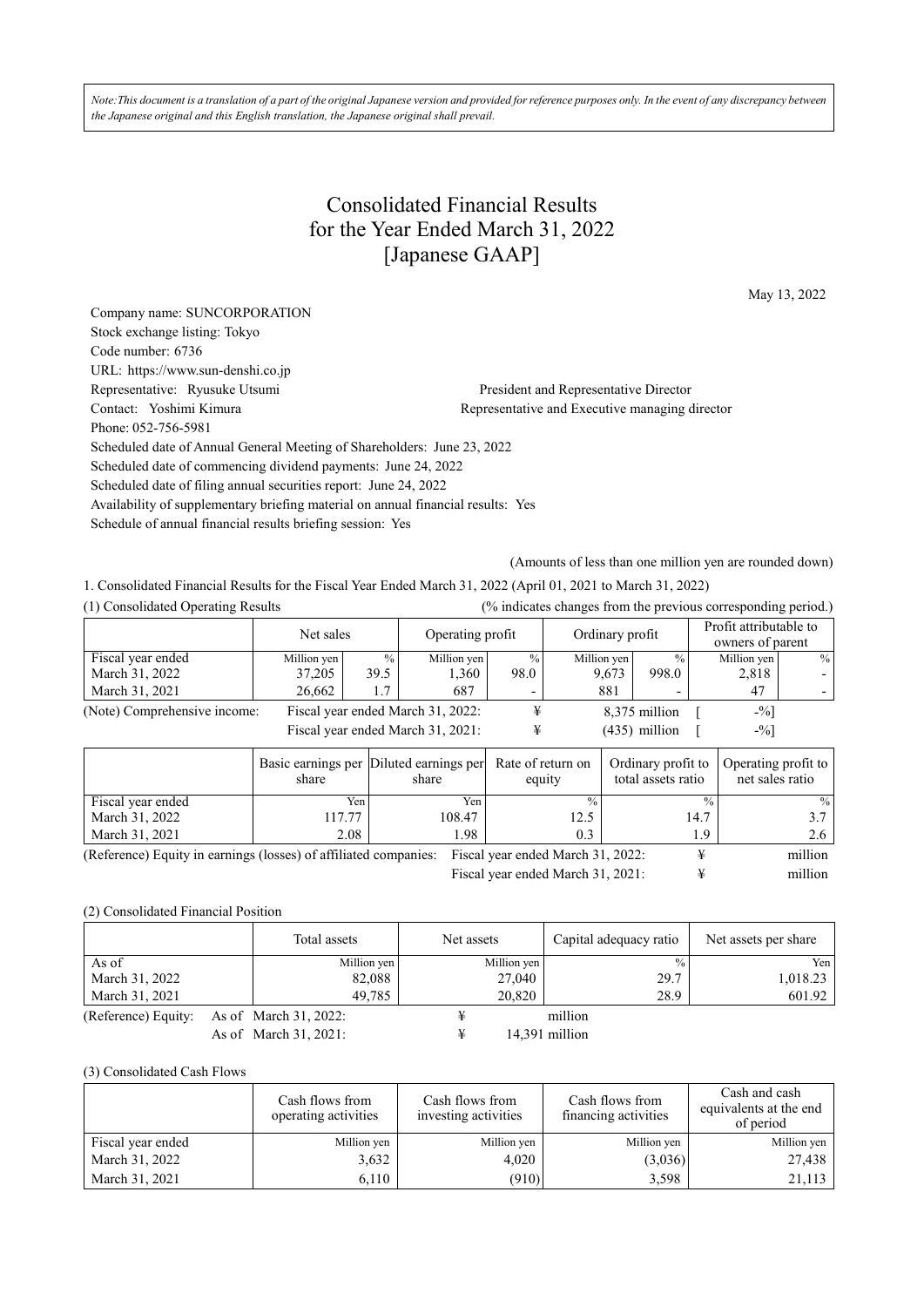## 2. Dividends

|                    |                    |                    | Annual dividends   | Total    | Payout                   | Dividends<br>to net |                         |                          |
|--------------------|--------------------|--------------------|--------------------|----------|--------------------------|---------------------|-------------------------|--------------------------|
|                    | 1st<br>quarter-end | 2nd<br>quarter-end | 3rd<br>quarter-end | Year-end | Total                    | dividends           | ratio<br>(consolidated) | assets<br>(consolidated) |
| Fiscal year ended  | Yen                | Yen                | Yen                | Yen      | Yen                      | Million yen         | $\frac{0}{0}$           | $\%$                     |
| March 31, 2021     | ٠                  | 000                | -                  | 10 00    | 10 00                    | 239                 | 481.4                   | 1.7                      |
| March 31, 2022     | ٠                  | 20 00              | -                  | 20 00    | 40 00                    | 957                 | 34.0                    | 0.5                      |
| Fiscal year ending |                    |                    |                    |          |                          |                     |                         |                          |
| March 31, 2023     |                    |                    | -                  |          | $\overline{\phantom{0}}$ |                     |                         |                          |
| (Forecast)         |                    |                    |                    |          |                          |                     |                         |                          |

(Note) The dividend forecast for the fiscal year ending March 31, 2022 has not been determined at this time.

3. Consolidated Financial Results Forecast for the Fiscal Year Ending March 31, 2023 (April 01, 2022 to March 31, 2023) The forecast for the consolidated financial results of the fiscal year ending March 31, 2022 has no yet been determined because it is difficult to reasonably calculate the change in the fair value and their impact on Sun Corporation's financial results due to the price adjustment clause, certain restricted shares, and the derivative warrant liabilities held by TWC Tech Holdings II Corp. based on the merger agreement when Sun Corporation's Israeli consolidated subsidiary, Cellebrite DI Ltd became listed on the NASDAQ Global Market.

We will promptly announce the consolidated earnings forecast as soon as it becomes available.

## \* Notes:

- (1) Changes in significant subsidiaries during the period under review (changes in specified subsidiaries resulting in changes in scope of consolidation): No
- (2) Changes in accounting policies, changes in accounting estimates and retrospective restatement
	- 1) Changes in accounting policies due to the revision of accounting standards: Yes
	- 2) Changes in accounting policies other than 1) above: No
	- 3) Changes in accounting estimates: No
	- 4) Retrospective restatement: No

(3) Total number of issued shares (common shares)

1) Total number of issued shares at the end of the period (including treasury shares):

| March 31, 2022: | 23,992,328 shares |  |
|-----------------|-------------------|--|
| March 31, 2021: | 23,961,128 shares |  |

| March 31, 2022: | $51,262$ shares |
|-----------------|-----------------|
| March 31, 2021: | 51.234 shares   |

3) Average number of shares during the period: Fiscal Year ended March 31, 2022: 23,933,693 shares Fiscal Year ended March 31, 2021: 22,808,209 shares